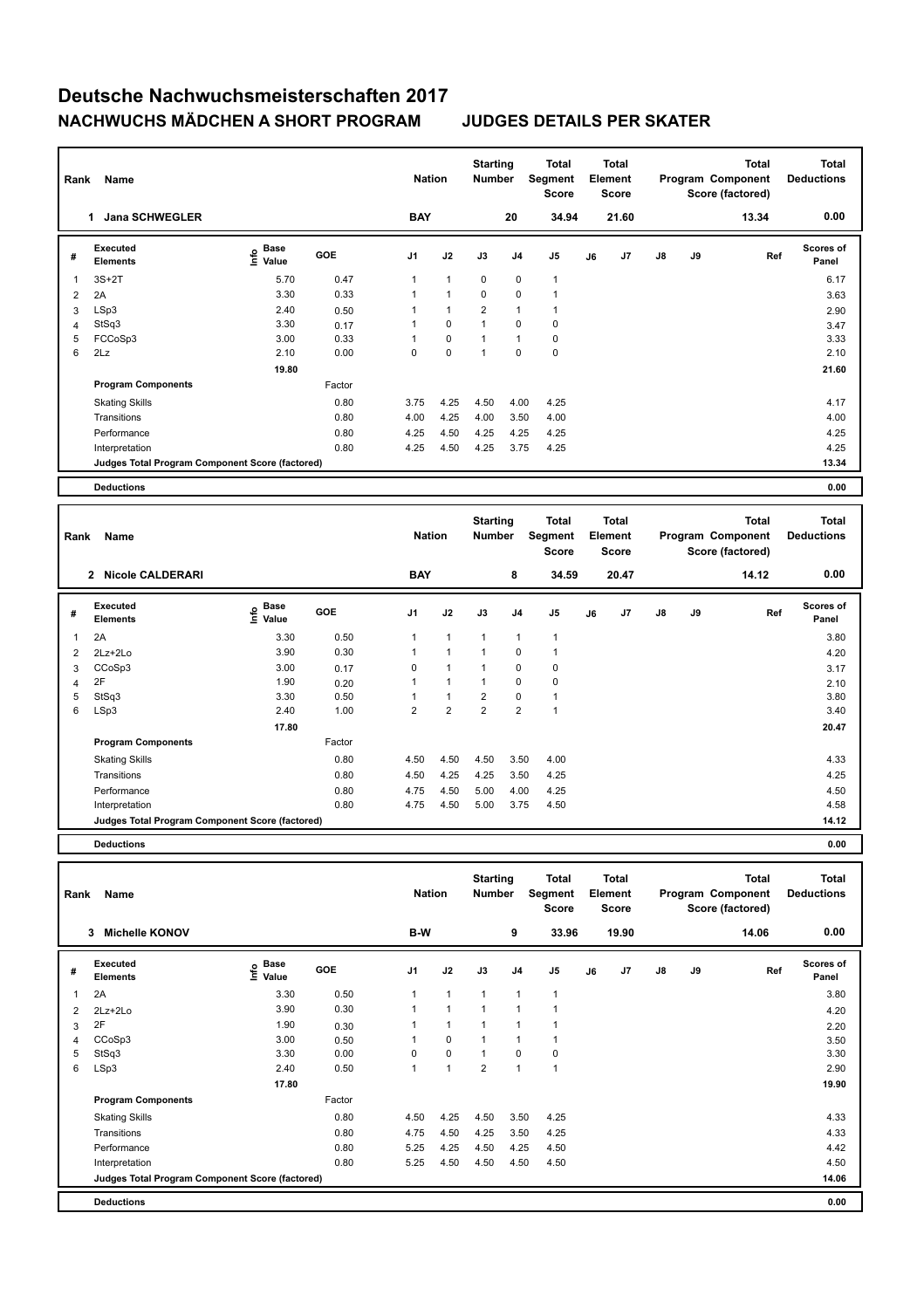| Rank           | Name                                            |                                  | <b>Nation</b> |      | <b>Starting</b><br><b>Number</b> |              | <b>Total</b><br>Segment<br><b>Score</b> |                | <b>Total</b><br>Element<br><b>Score</b> |       |               | <b>Total</b><br>Program Component<br>Score (factored) | <b>Total</b><br><b>Deductions</b> |                           |
|----------------|-------------------------------------------------|----------------------------------|---------------|------|----------------------------------|--------------|-----------------------------------------|----------------|-----------------------------------------|-------|---------------|-------------------------------------------------------|-----------------------------------|---------------------------|
|                | 4 Anastasia STEBLYANKA                          |                                  |               | B-W  |                                  |              | 14                                      | 32.77          |                                         | 19.71 |               |                                                       | 13.06                             | 0.00                      |
| #              | Executed<br><b>Elements</b>                     | <b>Base</b><br>e Base<br>⊆ Value | <b>GOE</b>    | J1   | J2                               | J3           | J <sub>4</sub>                          | J <sub>5</sub> | J6                                      | J7    | $\mathsf{J}8$ | J9                                                    | Ref                               | <b>Scores of</b><br>Panel |
| 1              | $3T+2T$                                         | 5.60                             | 0.47          | 0    | $\mathbf{1}$                     | $\mathbf{1}$ | 0                                       | $\overline{1}$ |                                         |       |               |                                                       |                                   | 6.07                      |
| $\overline{2}$ | 2A                                              | 3.30                             | 0.00          | $-1$ | $\mathbf 0$                      | 0            | 0                                       | 0              |                                         |       |               |                                                       |                                   | 3.30                      |
| 3              | CCoSp3                                          | 3.00                             | 0.17          | 0    | $\mathbf{1}$                     | $\mathbf{1}$ | 0                                       | $\pmb{0}$      |                                         |       |               |                                                       |                                   | 3.17                      |
| $\overline{4}$ | StSq3                                           | 3.30                             | 0.17          | 0    | $\mathbf{1}$                     | 1            | 0                                       | 0              |                                         |       |               |                                                       |                                   | 3.47                      |
| 5              | 2Lz                                             | 2.10                             | 0.00          | $-1$ | $\mathbf 0$                      | 0            | $\mathbf 0$                             | $\pmb{0}$      |                                         |       |               |                                                       |                                   | 2.10                      |
| 6              | LSp2                                            | 1.90                             | $-0.30$       | 0    | $-1$                             | $-1$         | $-2$                                    | $-1$           |                                         |       |               |                                                       |                                   | 1.60                      |
|                |                                                 | 19.20                            |               |      |                                  |              |                                         |                |                                         |       |               |                                                       |                                   | 19.71                     |
|                | <b>Program Components</b>                       |                                  | Factor        |      |                                  |              |                                         |                |                                         |       |               |                                                       |                                   |                           |
|                | <b>Skating Skills</b>                           |                                  | 0.80          | 4.00 | 4.25                             | 4.25         | 3.75                                    | 4.00           |                                         |       |               |                                                       |                                   | 4.08                      |
|                | Transitions                                     |                                  | 0.80          | 3.75 | 4.25                             | 4.25         | 3.50                                    | 4.00           |                                         |       |               |                                                       |                                   | 4.00                      |
|                | Performance                                     |                                  | 0.80          | 4.25 | 4.00                             | 4.25         | 4.25                                    | 4.25           |                                         |       |               |                                                       |                                   | 4.25                      |
|                | Interpretation                                  |                                  | 0.80          | 4.00 | 4.00                             | 4.25         | 4.00                                    | 4.00           |                                         |       |               |                                                       |                                   | 4.00                      |
|                | Judges Total Program Component Score (factored) |                                  |               |      |                                  |              |                                         |                |                                         |       |               |                                                       |                                   | 13.06                     |
|                | <b>Deductions</b>                               |                                  |               |      |                                  |              |                                         |                |                                         |       |               |                                                       |                                   | 0.00                      |

| Rank | Name                                            |                              |            | <b>Nation</b>  |              | <b>Starting</b><br><b>Number</b> |                | Total<br>Segment<br><b>Score</b> |    | <b>Total</b><br>Element<br><b>Score</b> |               |    | <b>Total</b><br>Program Component<br>Score (factored) | <b>Total</b><br><b>Deductions</b> |
|------|-------------------------------------------------|------------------------------|------------|----------------|--------------|----------------------------------|----------------|----------------------------------|----|-----------------------------------------|---------------|----|-------------------------------------------------------|-----------------------------------|
|      | <b>Tiffany KLAUNIG</b><br>5                     |                              |            | <b>BAY</b>     |              |                                  | 4              | 31.65                            |    | 18.43                                   |               |    | 13.22                                                 | 0.00                              |
| #    | <b>Executed</b><br><b>Elements</b>              | <b>Base</b><br>١mfo<br>Value | <b>GOE</b> | J <sub>1</sub> | J2           | J3                               | J <sub>4</sub> | J5                               | J6 | J7                                      | $\mathsf{J}8$ | J9 | Ref                                                   | Scores of<br>Panel                |
| 1    | 2A                                              | 3.30                         | $-0.50$    | $-1$           | 0            | $-1$                             | $-1$           | $-1$                             |    |                                         |               |    |                                                       | 2.80                              |
| 2    | 2Lz+2Lo                                         | 3.90                         | 0.00       | $\Omega$       | $\mathbf{1}$ | $\Omega$                         | $\Omega$       | 0                                |    |                                         |               |    |                                                       | 3.90                              |
| 3    | CCoSp3                                          | 3.00                         | 0.33       | 1              | $\mathbf{1}$ | 1                                | 0              | 0                                |    |                                         |               |    |                                                       | 3.33                              |
| 4    | StSq3                                           | 3.30                         | 0.33       | 0              | $\mathbf{1}$ | 1                                | $\mathbf 0$    | 1                                |    |                                         |               |    |                                                       | 3.63                              |
| 5    | 2F                                              | 1.90                         | 0.30       | 1              | $\mathbf{1}$ | 1                                | 1              | 1                                |    |                                         |               |    |                                                       | 2.20                              |
| 6    | LSp3                                            | 2.40                         | 0.17       | 0              | $\mathbf 0$  | 1                                | $\Omega$       | 1                                |    |                                         |               |    |                                                       | 2.57                              |
|      |                                                 | 17.80                        |            |                |              |                                  |                |                                  |    |                                         |               |    |                                                       | 18.43                             |
|      | <b>Program Components</b>                       |                              | Factor     |                |              |                                  |                |                                  |    |                                         |               |    |                                                       |                                   |
|      | <b>Skating Skills</b>                           |                              | 0.80       | 4.25           | 4.25         | 4.25                             | 3.50           | 4.00                             |    |                                         |               |    |                                                       | 4.17                              |
|      | Transitions                                     |                              | 0.80       | 3.75           | 4.25         | 4.00                             | 3.25           | 4.00                             |    |                                         |               |    |                                                       | 3.92                              |
|      | Performance                                     |                              | 0.80       | 4.00           | 4.50         | 4.25                             | 3.75           | 4.25                             |    |                                         |               |    |                                                       | 4.17                              |
|      | Interpretation                                  |                              | 0.80       | 4.25           | 4.50         | 4.25                             | 3.50           | 4.25                             |    |                                         |               |    |                                                       | 4.25                              |
|      | Judges Total Program Component Score (factored) |                              |            |                |              |                                  |                |                                  |    |                                         |               |    |                                                       | 13.22                             |

**Deductions 0.00**

| Rank           | Name                                            |         | <b>Nation</b>     |            | <b>Starting</b><br>Number |              | Total<br>Segment<br><b>Score</b> |                | <b>Total</b><br>Element<br><b>Score</b> |    |       | Total<br>Program Component<br>Score (factored) | <b>Total</b><br><b>Deductions</b> |       |                           |
|----------------|-------------------------------------------------|---------|-------------------|------------|---------------------------|--------------|----------------------------------|----------------|-----------------------------------------|----|-------|------------------------------------------------|-----------------------------------|-------|---------------------------|
|                | <b>Milena SARDARIAN</b><br>6                    |         |                   |            | <b>BAY</b>                |              |                                  | $\overline{2}$ | 29.26                                   |    | 16.80 |                                                |                                   | 12.46 | 0.00                      |
| #              | Executed<br><b>Elements</b>                     |         | e Base<br>E Value | <b>GOE</b> | J <sub>1</sub>            | J2           | J3                               | J <sub>4</sub> | J <sub>5</sub>                          | J6 | J7    | J8                                             | J9                                | Ref   | <b>Scores of</b><br>Panel |
| 1              | 2Lz+2Lo                                         |         | 3.90              | 0.10       | 0                         | $\mathbf 0$  | $\mathbf{1}$                     | $\mathbf 0$    | $\mathbf{1}$                            |    |       |                                                |                                   |       | 4.00                      |
| 2              | 2A<                                             | $\,<\,$ | 2.30              | $-1.00$    | $-2$                      | $-2$         | $-1$                             | $-3$           | $-2$                                    |    |       |                                                |                                   |       | 1.30                      |
| 3              | LSp3                                            |         | 2.40              | 0.50       | 1                         | $\mathbf{1}$ | 1                                | $\overline{1}$ | $\mathbf{1}$                            |    |       |                                                |                                   |       | 2.90                      |
| $\overline{4}$ | 2F                                              |         | 1.90              | $-0.10$    | 0                         | $-1$         | 1                                | $\mathbf 0$    | $-1$                                    |    |       |                                                |                                   |       | 1.80                      |
| 5              | StSq3                                           |         | 3.30              | 0.33       | 0                         | $\mathbf{1}$ | 2                                | 0              | $\mathbf{1}$                            |    |       |                                                |                                   |       | 3.63                      |
| 6              | FCCoSp3                                         |         | 3.00              | 0.17       | 1                         | $\mathbf 0$  | $\overline{2}$                   | $\Omega$       | $\mathbf 0$                             |    |       |                                                |                                   |       | 3.17                      |
|                |                                                 |         | 16.80             |            |                           |              |                                  |                |                                         |    |       |                                                |                                   |       | 16.80                     |
|                | <b>Program Components</b>                       |         |                   | Factor     |                           |              |                                  |                |                                         |    |       |                                                |                                   |       |                           |
|                | <b>Skating Skills</b>                           |         |                   | 0.80       | 3.75                      | 3.25         | 4.25                             | 3.50           | 4.00                                    |    |       |                                                |                                   |       | 3.75                      |
|                | Transitions                                     |         |                   | 0.80       | 3.75                      | 3.50         | 4.00                             | 3.50           | 3.75                                    |    |       |                                                |                                   |       | 3.67                      |
|                | Performance                                     |         |                   | 0.80       | 4.25                      | 3.75         | 4.25                             | 3.50           | 4.25                                    |    |       |                                                |                                   |       | 4.08                      |
|                | Interpretation                                  |         |                   | 0.80       | 4.50                      | 3.75         | 4.50                             | 3.50           | 4.00                                    |    |       |                                                |                                   |       | 4.08                      |
|                | Judges Total Program Component Score (factored) |         |                   |            |                           |              |                                  |                |                                         |    |       |                                                |                                   |       | 12.46                     |
|                | <b>Deductions</b>                               |         |                   |            |                           |              |                                  |                |                                         |    |       |                                                |                                   |       | 0.00                      |

< Under-rotated jump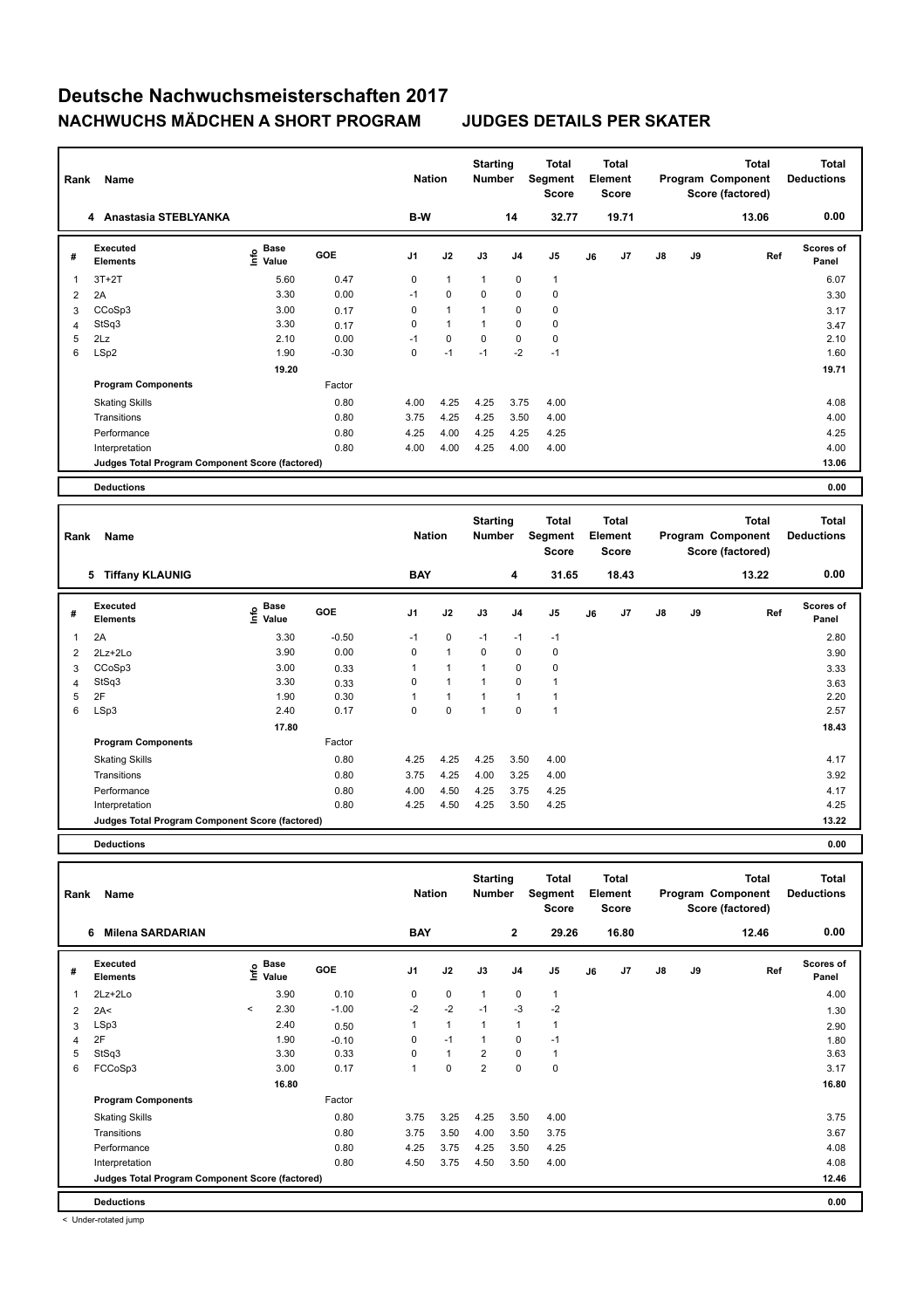| Rank           | Name                                            |                                             | <b>Nation</b> |                | <b>Starting</b><br><b>Number</b> |                | <b>Total</b><br>Segment<br><b>Score</b> |                | <b>Total</b><br>Element<br>Score |       |               | <b>Total</b><br>Program Component<br>Score (factored) | <b>Total</b><br><b>Deductions</b> |                           |
|----------------|-------------------------------------------------|---------------------------------------------|---------------|----------------|----------------------------------|----------------|-----------------------------------------|----------------|----------------------------------|-------|---------------|-------------------------------------------------------|-----------------------------------|---------------------------|
|                | <b>Lara MESSINGER</b><br>7                      |                                             |               | <b>NRW</b>     |                                  |                | 13                                      | 27.83          |                                  | 15.03 |               |                                                       | 12.80                             | 0.00                      |
| #              | Executed<br><b>Elements</b>                     | <b>Base</b><br>e <sup>Base</sup><br>⊆ Value | <b>GOE</b>    | J <sub>1</sub> | J2                               | J3             | J <sub>4</sub>                          | J <sub>5</sub> | J6                               | J7    | $\mathsf{J}8$ | J9                                                    | Ref                               | <b>Scores of</b><br>Panel |
| 1              | $2Lz+2T$                                        | 3.40                                        | $-0.30$       | $-1$           | $-1$                             | $-1$           | $-2$                                    | $-1$           |                                  |       |               |                                                       |                                   | 3.10                      |
| $\overline{2}$ | 1A                                              | 1.10                                        | 0.07          | $\mathbf{1}$   | $\mathbf 0$                      | $\mathbf{1}$   | 0                                       | 0              |                                  |       |               |                                                       |                                   | 1.17                      |
| 3              | CCoSp3                                          | 3.00                                        | 0.33          | 1              | $\mathbf{1}$                     | 1              | 0                                       | 0              |                                  |       |               |                                                       |                                   | 3.33                      |
| $\overline{4}$ | StSq2                                           | 2.60                                        | 0.33          | 1              | $\mathbf{1}$                     | $\mathbf{1}$   | 0                                       | 0              |                                  |       |               |                                                       |                                   | 2.93                      |
| 5              | 2F                                              | 1.90                                        | 0.00          | 0              | $\mathbf 0$                      | $\mathbf{1}$   | $-1$                                    | $\pmb{0}$      |                                  |       |               |                                                       |                                   | 1.90                      |
| 6              | SSp3                                            | 2.10                                        | 0.50          | 1              | 1                                | $\overline{2}$ | 1                                       | $\overline{1}$ |                                  |       |               |                                                       |                                   | 2.60                      |
|                |                                                 | 14.10                                       |               |                |                                  |                |                                         |                |                                  |       |               |                                                       |                                   | 15.03                     |
|                | <b>Program Components</b>                       |                                             | Factor        |                |                                  |                |                                         |                |                                  |       |               |                                                       |                                   |                           |
|                | <b>Skating Skills</b>                           |                                             | 0.80          | 4.00           | 4.25                             | 4.00           | 3.75                                    | 3.50           |                                  |       |               |                                                       |                                   | 3.92                      |
|                | Transitions                                     |                                             | 0.80          | 4.00           | 4.50                             | 4.00           | 3.50                                    | 3.25           |                                  |       |               |                                                       |                                   | 3.83                      |
|                | Performance                                     |                                             | 0.80          | 4.50           | 4.50                             | 4.00           | 3.75                                    | 3.50           |                                  |       |               |                                                       |                                   | 4.08                      |
|                | Interpretation                                  |                                             | 0.80          | 4.50           | 4.50                             | 4.25           | 3.75                                    | 3.50           |                                  |       |               |                                                       |                                   | 4.17                      |
|                | Judges Total Program Component Score (factored) |                                             |               |                |                                  |                |                                         |                |                                  |       |               |                                                       |                                   | 12.80                     |
|                | <b>Deductions</b>                               |                                             |               |                |                                  |                |                                         |                |                                  |       |               |                                                       |                                   | 0.00                      |

| Name                               |                       |            |                                                 |              |               | <b>Total</b><br><b>Score</b> |                                  |                                         |                |                                                  | <b>Total</b> | <b>Total</b><br><b>Deductions</b> |                                       |
|------------------------------------|-----------------------|------------|-------------------------------------------------|--------------|---------------|------------------------------|----------------------------------|-----------------------------------------|----------------|--------------------------------------------------|--------------|-----------------------------------|---------------------------------------|
| <b>Jocy PELKA</b>                  |                       |            | B-W                                             |              |               | 1                            |                                  |                                         |                |                                                  |              | 11.78                             | 0.00                                  |
| <b>Executed</b><br><b>Elements</b> | Base<br>Info<br>Value | <b>GOE</b> | J1                                              | J2           | J3            | J <sub>4</sub>               | J <sub>5</sub>                   | J6                                      | J <sub>7</sub> | $\mathsf{J}8$                                    | <b>J9</b>    | Ref                               | Scores of<br>Panel                    |
| $2Lz+2T$                           | 3.40                  | 0.30       | 0                                               | 1            | $\mathbf{1}$  | 1                            | $\mathbf{1}$                     |                                         |                |                                                  |              |                                   | 3.70                                  |
| 2F                                 | 1.90                  | 0.30       | 1                                               | $\mathbf{1}$ | $\mathbf{1}$  |                              | $\mathbf 1$                      |                                         |                |                                                  |              |                                   | 2.20                                  |
| CCoSp3                             | 3.00                  | 0.33       | 1                                               | 0            | $\mathbf{1}$  |                              | $\mathbf 0$                      |                                         |                |                                                  |              |                                   | 3.33                                  |
| 1A                                 | 1.10                  | 0.13       | 0                                               | $\mathbf{1}$ | 0             |                              | 1                                |                                         |                |                                                  |              |                                   | 1.23                                  |
| StSq2                              | 2.60                  | 0.00       | 0                                               | $\mathbf 0$  | $\mathbf 0$   | $\Omega$                     | 0                                |                                         |                |                                                  |              |                                   | 2.60                                  |
| LSp3                               | 2.40                  | 0.50       | 0                                               | 1            | $\mathbf{1}$  |                              | $\overline{1}$                   |                                         |                |                                                  |              |                                   | 2.90                                  |
|                                    | 14.40                 |            |                                                 |              |               |                              |                                  |                                         |                |                                                  |              |                                   | 15.96                                 |
| <b>Program Components</b>          |                       | Factor     |                                                 |              |               |                              |                                  |                                         |                |                                                  |              |                                   |                                       |
| <b>Skating Skills</b>              |                       | 0.80       | 3.75                                            | 3.50         | 4.00          |                              | 4.00                             |                                         |                |                                                  |              |                                   | 3.83                                  |
| Transitions                        |                       | 0.80       | 3.50                                            | 3.75         | 3.50          |                              | 3.50                             |                                         |                |                                                  |              |                                   | 3.50                                  |
| Performance                        |                       | 0.80       | 4.00                                            | 3.75         | 3.75          |                              | 3.75                             |                                         |                |                                                  |              |                                   | 3.83                                  |
| Interpretation                     |                       | 0.80       | 3.75                                            | 3.50         | 3.25          |                              | 3.50                             |                                         |                |                                                  |              |                                   | 3.58                                  |
|                                    |                       |            |                                                 |              |               |                              |                                  |                                         |                |                                                  |              |                                   | 11.78                                 |
|                                    | Rank<br>8             |            | Judges Total Program Component Score (factored) |              | <b>Nation</b> |                              | <b>Starting</b><br><b>Number</b> | Segment<br>3.75<br>3.50<br>4.00<br>3.75 | 27.74          | <b>Total</b><br>Element<br><b>Score</b><br>15.96 |              |                                   | Program Component<br>Score (factored) |

**Deductions 0.00**

| Rank           | Name                                            |                                  | <b>Nation</b> |                | <b>Starting</b><br><b>Number</b> |                | Total<br>Segment<br><b>Score</b> |                | <b>Total</b><br>Element<br><b>Score</b> |       |               | <b>Total</b><br>Program Component<br>Score (factored) | <b>Total</b><br><b>Deductions</b> |                    |
|----------------|-------------------------------------------------|----------------------------------|---------------|----------------|----------------------------------|----------------|----------------------------------|----------------|-----------------------------------------|-------|---------------|-------------------------------------------------------|-----------------------------------|--------------------|
|                | <b>Kiara MERKEL</b><br>9                        |                                  |               | <b>SAS</b>     |                                  |                | 15                               | 27.60          |                                         | 15.80 |               |                                                       | 11.80                             | 0.00               |
| #              | Executed<br><b>Elements</b>                     | <b>Base</b><br>e Base<br>⊆ Value | GOE           | J <sub>1</sub> | J2                               | J3             | J <sub>4</sub>                   | J <sub>5</sub> | J6                                      | J7    | $\mathsf{J}8$ | J9                                                    | Ref                               | Scores of<br>Panel |
| 1              | 1A                                              | 1.10                             | 0.13          | $\mathbf 0$    | $\overline{1}$                   | $\mathbf{1}$   | $\overline{1}$                   | $\pmb{0}$      |                                         |       |               |                                                       |                                   | 1.23               |
| 2              | $2Lz + 2Lo$                                     | 3.90                             | 0.00          | 0              | $\mathbf 0$                      | $-1$           | $\overline{1}$                   | $\mathbf 0$    |                                         |       |               |                                                       |                                   | 3.90               |
| 3              | CCoSp3                                          | 3.00                             | 0.00          | 0              | $\mathbf 0$                      | $\mathbf 0$    | $\mathbf 0$                      | 0              |                                         |       |               |                                                       |                                   | 3.00               |
| $\overline{4}$ | 2F                                              | 1.90                             | 0.20          |                | $\mathbf 0$                      | $\overline{1}$ | $\overline{1}$                   | 0              |                                         |       |               |                                                       |                                   | 2.10               |
| 5              | LSp3                                            | 2.40                             | $-0.30$       | $-1$           | $-1$                             | $-1$           | 0                                | $-1$           |                                         |       |               |                                                       |                                   | 2.10               |
| 6              | StSq3                                           | 3.30                             | 0.17          | $\mathbf{1}$   | $\pmb{0}$                        | $-1$           | $\overline{1}$                   | 0              |                                         |       |               |                                                       |                                   | 3.47               |
|                |                                                 | 15.60                            |               |                |                                  |                |                                  |                |                                         |       |               |                                                       |                                   | 15.80              |
|                | <b>Program Components</b>                       |                                  | Factor        |                |                                  |                |                                  |                |                                         |       |               |                                                       |                                   |                    |
|                | <b>Skating Skills</b>                           |                                  | 0.80          | 4.25           | 3.50                             | 3.75           | 3.75                             | 3.50           |                                         |       |               |                                                       |                                   | 3.67               |
|                | Transitions                                     |                                  | 0.80          | 4.00           | 3.75                             | 3.50           | 3.75                             | 3.25           |                                         |       |               |                                                       |                                   | 3.67               |
|                | Performance                                     |                                  | 0.80          | 4.00           | 4.00                             | 3.50           | 4.00                             | 3.50           |                                         |       |               |                                                       |                                   | 3.83               |
|                | Interpretation                                  |                                  | 0.80          | 4.00           | 3.75                             | 3.25           | 3.75                             | 3.25           |                                         |       |               |                                                       |                                   | 3.58               |
|                | Judges Total Program Component Score (factored) |                                  |               |                |                                  |                |                                  |                |                                         |       |               |                                                       |                                   | 11.80              |
|                | <b>Deductions</b>                               |                                  |               |                |                                  |                |                                  |                |                                         |       |               |                                                       |                                   | 0.00               |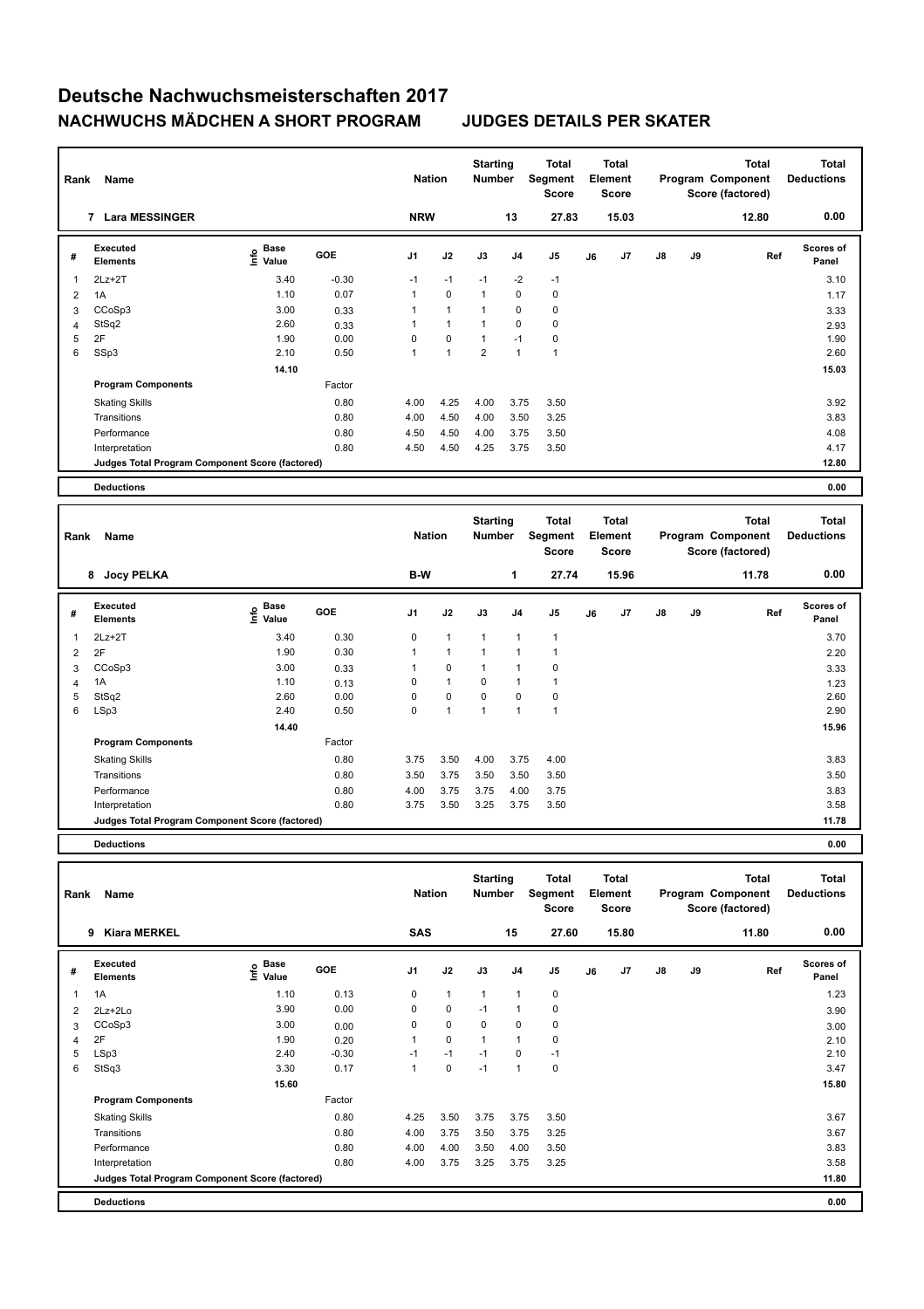| Rank           | Name                                            |      |                      |            | <b>Nation</b>  |              | <b>Starting</b><br><b>Number</b> |                | <b>Total</b><br>Segment<br><b>Score</b> |    | <b>Total</b><br>Element<br><b>Score</b> |               |    | <b>Total</b><br>Program Component<br>Score (factored) | <b>Total</b><br><b>Deductions</b> |
|----------------|-------------------------------------------------|------|----------------------|------------|----------------|--------------|----------------------------------|----------------|-----------------------------------------|----|-----------------------------------------|---------------|----|-------------------------------------------------------|-----------------------------------|
|                | <b>Michelle EHEMANN</b><br>10                   |      |                      |            | <b>BAY</b>     |              |                                  | 12             | 27.30                                   |    | 15.04                                   |               |    | 12.26                                                 | 0.00                              |
| #              | Executed<br><b>Elements</b>                     | lnfo | <b>Base</b><br>Value | <b>GOE</b> | J <sub>1</sub> | J2           | J3                               | J <sub>4</sub> | J <sub>5</sub>                          | J6 | J7                                      | $\mathsf{J}8$ | J9 | Ref                                                   | <b>Scores of</b><br>Panel         |
| 1              | 2F                                              |      | 1.90                 | $-0.10$    | 0              | $\mathbf 0$  | $-1$                             | $-1$           | 0                                       |    |                                         |               |    |                                                       | 1.80                              |
| 2              | 1A                                              |      | 1.10                 | 0.00       | 0              | $\pmb{0}$    | 0                                | 0              | 0                                       |    |                                         |               |    |                                                       | 1.10                              |
| 3              | 2Lz+2Lo                                         |      | 3.90                 | 0.30       | $\mathbf{1}$   | $\mathbf{1}$ | 1                                | $\mathbf{1}$   | $\mathbf{1}$                            |    |                                         |               |    |                                                       | 4.20                              |
| $\overline{4}$ | FCCoSp3                                         |      | 3.00                 | 0.17       | 1              | $\mathbf 0$  | 1                                | 0              | $\mathbf 0$                             |    |                                         |               |    |                                                       | 3.17                              |
| 5              | StSq3                                           |      | 3.30                 | 0.17       | 1              | $\mathbf 0$  | $\mathbf{1}$                     | 0              | 0                                       |    |                                         |               |    |                                                       | 3.47                              |
| 6              | SSp2                                            |      | 1.60                 | $-0.30$    | $-2$           | $-1$         | $-1$                             | $-1$           | $-1$                                    |    |                                         |               |    |                                                       | 1.30                              |
|                |                                                 |      | 14.80                |            |                |              |                                  |                |                                         |    |                                         |               |    |                                                       | 15.04                             |
|                | <b>Program Components</b>                       |      |                      | Factor     |                |              |                                  |                |                                         |    |                                         |               |    |                                                       |                                   |
|                | <b>Skating Skills</b>                           |      |                      | 0.80       | 4.25           | 4.00         | 4.25                             | 3.75           | 4.00                                    |    |                                         |               |    |                                                       | 4.08                              |
|                | Transitions                                     |      |                      | 0.80       | 4.00           | 3.75         | 4.00                             | 3.50           | 3.50                                    |    |                                         |               |    |                                                       | 3.75                              |
|                | Performance                                     |      |                      | 0.80       | 3.75           | 3.75         | 3.75                             | 3.50           | 4.00                                    |    |                                         |               |    |                                                       | 3.75                              |
|                | Interpretation                                  |      |                      | 0.80       | 4.00           | 3.75         | 3.75                             | 3.75           | 3.50                                    |    |                                         |               |    |                                                       | 3.75                              |
|                | Judges Total Program Component Score (factored) |      |                      |            |                |              |                                  |                |                                         |    |                                         |               |    |                                                       | 12.26                             |
|                | <b>Deductions</b>                               |      |                      |            |                |              |                                  |                |                                         |    |                                         |               |    |                                                       | 0.00                              |

! Not clear edge

| Rank        | Name                                            |                                           |         | <b>Nation</b>  |              | <b>Starting</b><br>Number |                | Total<br>Segment<br>Score |    | Total<br>Element<br><b>Score</b> |               |    | <b>Total</b><br>Program Component<br>Score (factored) | <b>Total</b><br><b>Deductions</b> |
|-------------|-------------------------------------------------|-------------------------------------------|---------|----------------|--------------|---------------------------|----------------|---------------------------|----|----------------------------------|---------------|----|-------------------------------------------------------|-----------------------------------|
| 11          | <b>Maike PRUSS</b>                              |                                           |         | <b>BER</b>     |              |                           | 10             | 27.21                     |    | 15.63                            |               |    | 11.58                                                 | 0.00                              |
| #           | Executed<br><b>Elements</b>                     | $\frac{e}{E}$ Base<br>$\frac{e}{E}$ Value | GOE     | J <sub>1</sub> | J2           | J3                        | J <sub>4</sub> | J <sub>5</sub>            | J6 | J7                               | $\mathsf{J}8$ | J9 | Ref                                                   | <b>Scores of</b><br>Panel         |
| $\mathbf 1$ | 2Lz+2Lo                                         | 3.90                                      | 0.10    | 1              | 1            | 0                         | 0              | 0                         |    |                                  |               |    |                                                       | 4.00                              |
| 2           | LSp3                                            | 2.40                                      | 0.50    |                | $\mathbf{1}$ | $\mathbf{1}$              | $\mathbf{1}$   | $\overline{1}$            |    |                                  |               |    |                                                       | 2.90                              |
| 3           | 2F                                              | 1.90                                      | $-0.10$ | 0              | 0            | $-1$                      | $\mathbf 0$    | $-1$                      |    |                                  |               |    |                                                       | 1.80                              |
| 4           | StSq3                                           | 3.30                                      | $-0.47$ |                | 0            | $-1$                      | $-1$           | $-1$                      |    |                                  |               |    |                                                       | 2.83                              |
| 5           | 1A                                              | 1.10                                      | 0.00    | $\Omega$       | $\Omega$     | 0                         | $\mathbf 0$    | 0                         |    |                                  |               |    |                                                       | 1.10                              |
| 6           | CCoSp3                                          | 3.00                                      | 0.00    | 0              | 0            | 1                         | $\mathbf 0$    | 0                         |    |                                  |               |    |                                                       | 3.00                              |
|             |                                                 | 15.60                                     |         |                |              |                           |                |                           |    |                                  |               |    |                                                       | 15.63                             |
|             | <b>Program Components</b>                       |                                           | Factor  |                |              |                           |                |                           |    |                                  |               |    |                                                       |                                   |
|             | <b>Skating Skills</b>                           |                                           | 0.80    | 4.75           | 4.00         | 3.25                      | 3.25           | 3.50                      |    |                                  |               |    |                                                       | 3.58                              |
|             | Transitions                                     |                                           | 0.80    | 4.50           | 3.75         | 3.00                      | 3.50           | 3.50                      |    |                                  |               |    |                                                       | 3.58                              |
|             | Performance                                     |                                           | 0.80    | 4.75           | 4.00         | 3.25                      | 3.75           | 3.75                      |    |                                  |               |    |                                                       | 3.83                              |
|             | Interpretation                                  |                                           | 0.80    | 4.50           | 3.75         | 3.00                      | 3.50           | 3.25                      |    |                                  |               |    |                                                       | 3.50                              |
|             | Judges Total Program Component Score (factored) |                                           |         |                |              |                           |                |                           |    |                                  |               |    |                                                       | 11.58                             |
|             | <b>Deductions</b>                               |                                           |         |                |              |                           |                |                           |    |                                  |               |    |                                                       | 0.00                              |

! Not clear edge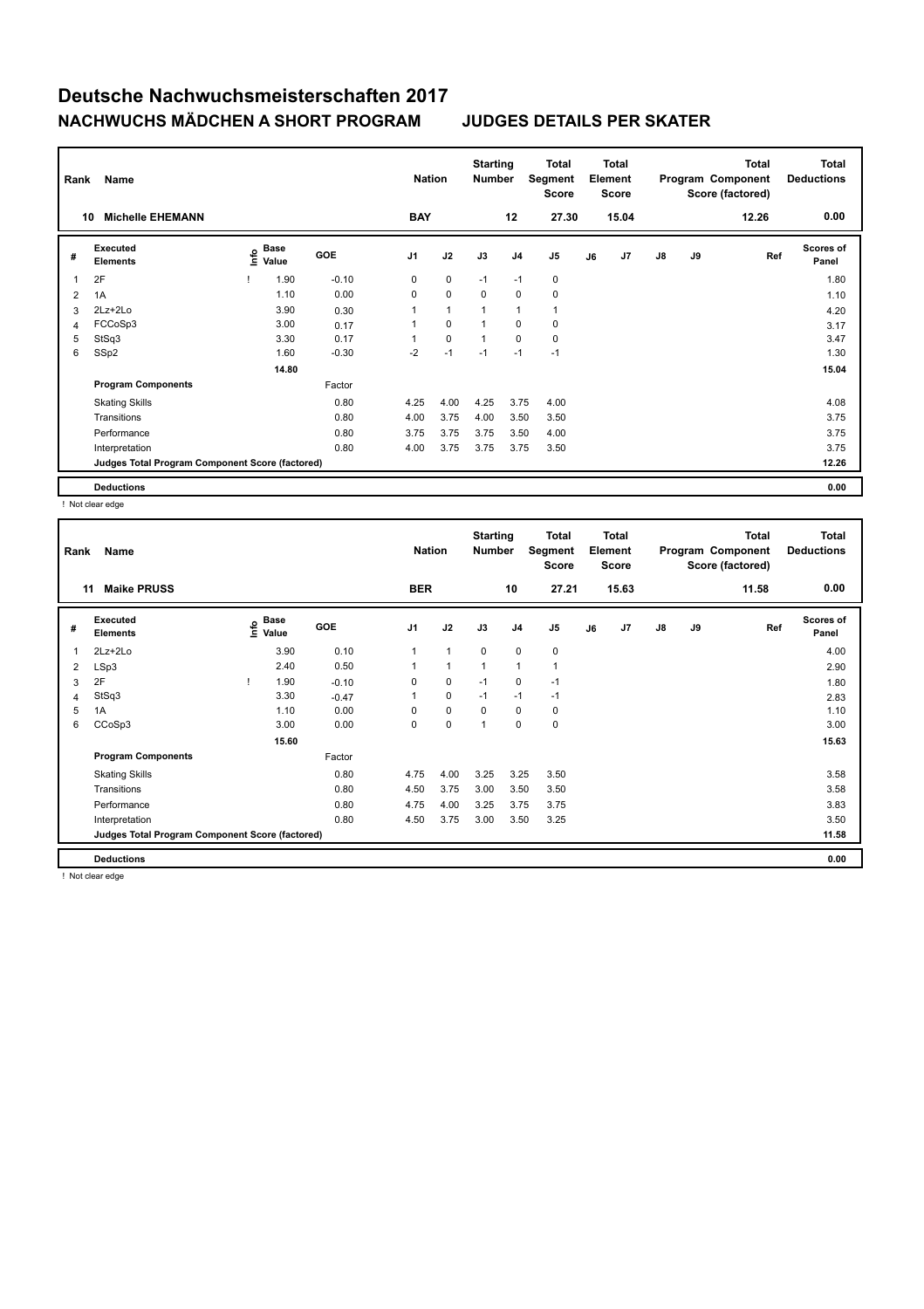| Rank | <b>Name</b>                                     |         | <b>Nation</b>                               |            | <b>Starting</b><br><b>Number</b> |              | <b>Total</b><br>Segment<br><b>Score</b> |                | <b>Total</b><br>Element<br><b>Score</b> |    |       | Total<br>Program Component<br>Score (factored) | <b>Total</b><br><b>Deductions</b> |       |                           |
|------|-------------------------------------------------|---------|---------------------------------------------|------------|----------------------------------|--------------|-----------------------------------------|----------------|-----------------------------------------|----|-------|------------------------------------------------|-----------------------------------|-------|---------------------------|
|      | Katja FINK<br>12                                |         |                                             |            | B-W                              |              |                                         | 3              | 27.20                                   |    | 15.26 |                                                |                                   | 11.94 | 0.00                      |
| #    | Executed<br><b>Elements</b>                     |         | <b>Base</b><br>e <sup>Base</sup><br>⊆ Value | <b>GOE</b> | J <sub>1</sub>                   | J2           | J3                                      | J <sub>4</sub> | J <sub>5</sub>                          | J6 | J7    | $\mathsf{J}8$                                  | J9                                | Ref   | <b>Scores of</b><br>Panel |
| 1    | 2Lz+2Lo                                         |         | 3.90                                        | 0.10       | 0                                | $\pmb{0}$    | $\mathbf{1}$                            | $\pmb{0}$      | $\mathbf{1}$                            |    |       |                                                |                                   |       | 4.00                      |
| 2    | 2A<                                             | $\prec$ | 2.30                                        | $-1.17$    | -3                               | $-2$         | $-2$                                    | $-3$           | $-2$                                    |    |       |                                                |                                   |       | 1.13                      |
| 3    | CCoSp3                                          |         | 3.00                                        | 0.33       | 0                                | $\mathbf{1}$ | $\overline{1}$                          | $\mathbf{1}$   | 0                                       |    |       |                                                |                                   |       | 3.33                      |
| 4    | 2F                                              |         | 1.90                                        | 0.00       | 0                                | 0            | 0                                       | 0              | $\mathbf 0$                             |    |       |                                                |                                   |       | 1.90                      |
| 5    | StSq2                                           |         | 2.60                                        | 0.00       | 0                                | $\mathbf 0$  | $\mathbf 0$                             | $\overline{1}$ | $\mathbf 0$                             |    |       |                                                |                                   |       | 2.60                      |
| 6    | LSp3                                            |         | 2.40                                        | $-0.10$    | 0                                | $-1$         | 1                                       | $-1$           | $\mathbf 0$                             |    |       |                                                |                                   |       | 2.30                      |
|      |                                                 |         | 16.10                                       |            |                                  |              |                                         |                |                                         |    |       |                                                |                                   |       | 15.26                     |
|      | <b>Program Components</b>                       |         |                                             | Factor     |                                  |              |                                         |                |                                         |    |       |                                                |                                   |       |                           |
|      | <b>Skating Skills</b>                           |         |                                             | 0.80       | 4.00                             | 3.25         | 4.00                                    | 3.75           | 4.00                                    |    |       |                                                |                                   |       | 3.92                      |
|      | Transitions                                     |         |                                             | 0.80       | 3.75                             | 3.25         | 3.75                                    | 3.25           | 3.50                                    |    |       |                                                |                                   |       | 3.50                      |
|      | Performance                                     |         |                                             | 0.80       | 3.75                             | 3.50         | 4.00                                    | 3.75           | 4.00                                    |    |       |                                                |                                   |       | 3.83                      |
|      | Interpretation                                  |         |                                             | 0.80       | 3.75                             | 3.25         | 3.75                                    | 3.50           | 3.75                                    |    |       |                                                |                                   |       | 3.67                      |
|      | Judges Total Program Component Score (factored) |         |                                             |            |                                  |              |                                         |                |                                         |    |       |                                                |                                   |       | 11.94                     |
|      | <b>Deductions</b>                               |         |                                             |            |                                  |              |                                         |                |                                         |    |       |                                                |                                   |       | 0.00                      |

Deductions<br>
< Under-rotated jump

|                | Name<br>Rank                                    |    |                           |            |              |              | <b>Starting</b><br><b>Number</b> |                | <b>Total</b><br>Segment<br>Score | <b>Total</b><br>Element<br><b>Score</b> |       |    |    | <b>Total</b><br>Program Component<br>Score (factored) | <b>Total</b><br><b>Deductions</b> |
|----------------|-------------------------------------------------|----|---------------------------|------------|--------------|--------------|----------------------------------|----------------|----------------------------------|-----------------------------------------|-------|----|----|-------------------------------------------------------|-----------------------------------|
| 13             | <b>Janne SALATZKI</b>                           |    |                           |            | <b>BER</b>   |              |                                  | 6              | 27.14                            |                                         | 14.80 |    |    | 12.34                                                 | 0.00                              |
| #              | Executed<br><b>Elements</b>                     |    | Base<br>e Base<br>⊆ Value | <b>GOE</b> | J1           | J2           | J3                               | J4             | J <sub>5</sub>                   | J6                                      | J7    | J8 | J9 | Ref                                                   | <b>Scores of</b><br>Panel         |
| 1              | 2A                                              |    | 3.30                      | $-1.00$    | $-1$         | $-2$         | $-2$                             | $-2$           | $-3$                             |                                         |       |    |    |                                                       | 2.30                              |
| 2              | 2F                                              |    | 1.90                      | 0.20       | $\mathbf{1}$ | $\mathbf{1}$ | 0                                | 1              | 0                                |                                         |       |    |    |                                                       | 2.10                              |
| 3              | LSp2                                            |    | 1.90                      | $-0.10$    | 0            | $-1$         | 0                                | 0              | $-1$                             |                                         |       |    |    |                                                       | 1.80                              |
| $\overline{4}$ | $2Lz+2Lo<<$                                     | << | 2.60                      | $-0.80$    | $-2$         | $-3$         | $-2$                             | $-3$           | $-3$                             |                                         |       |    |    |                                                       | 1.80                              |
| 5              | CCoSp3                                          |    | 3.00                      | 0.50       | 1            | $\mathbf{1}$ | $\mathbf{1}$                     | $\overline{2}$ | $\mathbf{1}$                     |                                         |       |    |    |                                                       | 3.50                              |
| 6              | StSq3                                           |    | 3.30                      | 0.00       | 0            | $\mathbf 0$  | 0                                | $\Omega$       | $\mathbf 0$                      |                                         |       |    |    |                                                       | 3.30                              |
|                |                                                 |    | 16.00                     |            |              |              |                                  |                |                                  |                                         |       |    |    |                                                       | 14.80                             |
|                | <b>Program Components</b>                       |    |                           | Factor     |              |              |                                  |                |                                  |                                         |       |    |    |                                                       |                                   |
|                | <b>Skating Skills</b>                           |    |                           | 0.80       | 4.50         | 3.50         | 4.25                             | 3.50           | 4.25                             |                                         |       |    |    |                                                       | 4.00                              |
|                | Transitions                                     |    |                           | 0.80       | 4.25         | 3.25         | 4.00                             | 3.25           | 3.75                             |                                         |       |    |    |                                                       | 3.67                              |
|                | Performance                                     |    |                           | 0.80       | 4.25         | 3.50         | 4.25                             | 3.50           | 4.25                             |                                         |       |    |    |                                                       | 4.00                              |
|                | Interpretation                                  |    |                           | 0.80       | 4.25         | 3.50         | 3.75                             | 3.75           | 3.75                             |                                         |       |    |    |                                                       | 3.75                              |
|                | Judges Total Program Component Score (factored) |    |                           |            |              |              |                                  |                |                                  |                                         |       |    |    |                                                       | 12.34                             |
|                | <b>Deductions</b>                               |    |                           |            |              |              |                                  |                |                                  |                                         |       |    |    |                                                       | 0.00                              |

<< Downgraded jump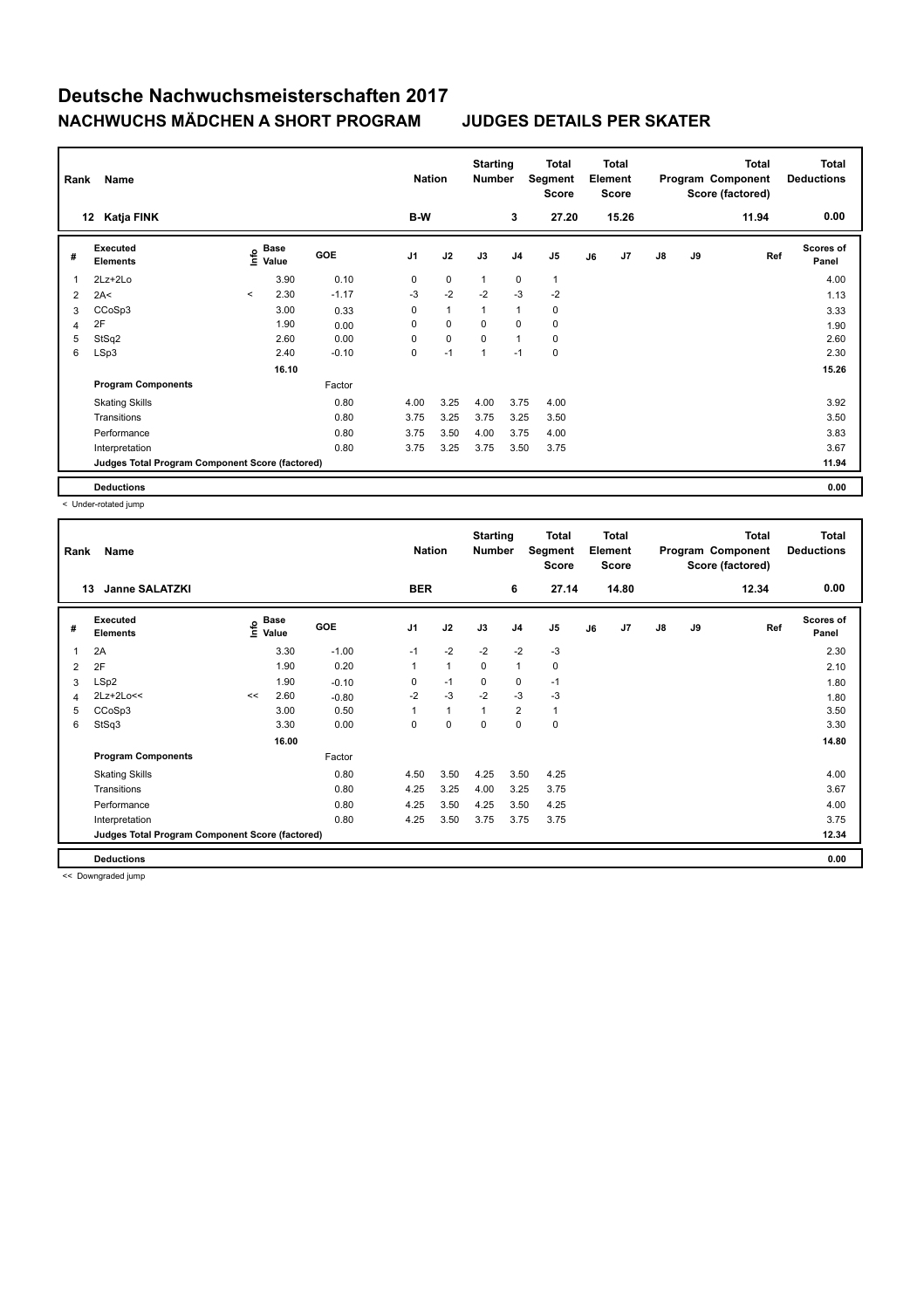| Rank | <b>Name</b>                                     |              | <b>Nation</b>        |            | <b>Starting</b><br><b>Number</b> | Total<br>Segment<br><b>Score</b> | <b>Total</b><br>Element<br><b>Score</b> |                |                |    | <b>Total</b><br>Program Component<br>Score (factored) | <b>Total</b><br><b>Deductions</b> |    |       |                           |
|------|-------------------------------------------------|--------------|----------------------|------------|----------------------------------|----------------------------------|-----------------------------------------|----------------|----------------|----|-------------------------------------------------------|-----------------------------------|----|-------|---------------------------|
|      | Aya HATAKAWA<br>14                              |              |                      |            | <b>NRW</b>                       |                                  |                                         | 5              | 26.71          |    | 14.13                                                 |                                   |    | 12.58 | 0.00                      |
| #    | <b>Executed</b><br><b>Elements</b>              | lnfo         | <b>Base</b><br>Value | <b>GOE</b> | J <sub>1</sub>                   | J2                               | J3                                      | J <sub>4</sub> | J <sub>5</sub> | J6 | J7                                                    | $\mathsf{J}8$                     | J9 | Ref   | <b>Scores of</b><br>Panel |
| 1    | $3S<+2T$                                        | $\prec$      | 4.40                 | $-1.17$    | $-1$                             | $-1$                             | $-2$                                    | $-2$           | $-2$           |    |                                                       |                                   |    |       | 3.23                      |
| 2    | 2A<                                             | $\checkmark$ | 2.30                 | $-0.67$    | $-1$                             | $-1$                             | $-2$                                    | $-1$           | $-2$           |    |                                                       |                                   |    |       | 1.63                      |
| 3    | CCoSp3                                          |              | 3.00                 | 0.17       | $\mathbf 0$                      | $\mathbf{1}$                     | $\overline{1}$                          | $\mathbf 0$    | $\mathbf 0$    |    |                                                       |                                   |    |       | 3.17                      |
| 4    | 2Lz                                             |              | 2.10                 | $-0.30$    | $-1$                             | $-1$                             | $-1$                                    | $-1$           | $-1$           |    |                                                       |                                   |    |       | 1.80                      |
| 5    | StSq2                                           |              | 2.60                 | 0.00       | 0                                | 0                                | 0                                       | $\mathbf 0$    | 0              |    |                                                       |                                   |    |       | 2.60                      |
| 6    | LSp2                                            |              | 1.90                 | $-0.20$    | $-1$                             | $\mathbf 0$                      | $-1$                                    | $-1$           | $\mathbf 0$    |    |                                                       |                                   |    |       | 1.70                      |
|      |                                                 |              | 16.30                |            |                                  |                                  |                                         |                |                |    |                                                       |                                   |    |       | 14.13                     |
|      | <b>Program Components</b>                       |              |                      | Factor     |                                  |                                  |                                         |                |                |    |                                                       |                                   |    |       |                           |
|      | <b>Skating Skills</b>                           |              |                      | 0.80       | 4.75                             | 4.00                             | 4.25                                    | 3.75           | 4.00           |    |                                                       |                                   |    |       | 4.08                      |
|      | Transitions                                     |              |                      | 0.80       | 4.25                             | 4.00                             | 4.00                                    | 3.25           | 3.50           |    |                                                       |                                   |    |       | 3.83                      |
|      | Performance                                     |              |                      | 0.80       | 4.00                             | 4.25                             | 4.00                                    | 3.50           | 4.00           |    |                                                       |                                   |    |       | 4.00                      |
|      | Interpretation                                  |              |                      | 0.80       | 4.25                             | 4.25                             | 3.50                                    | 3.50           | 3.75           |    |                                                       |                                   |    |       | 3.83                      |
|      | Judges Total Program Component Score (factored) |              |                      |            |                                  |                                  |                                         |                |                |    |                                                       |                                   |    |       | 12.58                     |
|      | <b>Deductions</b>                               |              |                      |            |                                  |                                  |                                         |                |                |    |                                                       |                                   |    |       | 0.00                      |

< Under-rotated jump

| Rank | Name                                            |                       |            | <b>Nation</b>  |              | <b>Starting</b><br><b>Number</b> |                | Total<br>Segment<br><b>Score</b> |    | Total<br>Element<br><b>Score</b> |    |    | <b>Total</b><br>Program Component<br>Score (factored) | <b>Total</b><br><b>Deductions</b> |
|------|-------------------------------------------------|-----------------------|------------|----------------|--------------|----------------------------------|----------------|----------------------------------|----|----------------------------------|----|----|-------------------------------------------------------|-----------------------------------|
|      | <b>Cecile Pauline PFISTER</b><br>15             |                       |            | <b>SAS</b>     |              |                                  | 11             | 26.09                            |    | 15.03                            |    |    | 11.06                                                 | 0.00                              |
| #    | Executed<br><b>Elements</b>                     | Base<br>lnfo<br>Value | <b>GOE</b> | J <sub>1</sub> | J2           | J3                               | J <sub>4</sub> | J <sub>5</sub>                   | J6 | J7                               | J8 | J9 | Ref                                                   | <b>Scores of</b><br>Panel         |
| 1    | 1A                                              | 1.10                  | 0.13       | 0              | $\mathbf{1}$ | $\mathbf{1}$                     | $\overline{1}$ | $\pmb{0}$                        |    |                                  |    |    |                                                       | 1.23                              |
| 2    | $2F+2T$                                         | 3.20                  | 0.00       | 0              | $\mathbf 0$  | $\mathbf 0$                      | $\mathbf 0$    | 0                                |    |                                  |    |    |                                                       | 3.20                              |
| 3    | StSq3                                           | 3.30                  | 0.00       | 0              | $\mathbf 0$  | $-1$                             | $\overline{1}$ | 0                                |    |                                  |    |    |                                                       | 3.30                              |
| 4    | SSp3                                            | 2.10                  | 0.50       | 1              | $\mathbf{1}$ | $\overline{1}$                   | 1              | 0                                |    |                                  |    |    |                                                       | 2.60                              |
| 5    | 2Lz                                             | 2.10                  | $-0.30$    | $-1$           | $-1$         | $-1$                             | $-1$           | $-1$                             |    |                                  |    |    |                                                       | 1.80                              |
| 6    | CCoSp3                                          | 3.00                  | $-0.10$    | $\Omega$       | $\mathbf 0$  | $-1$                             | 0              | $-2$                             |    |                                  |    |    |                                                       | 2.90                              |
|      |                                                 | 14.80                 |            |                |              |                                  |                |                                  |    |                                  |    |    |                                                       | 15.03                             |
|      | <b>Program Components</b>                       |                       | Factor     |                |              |                                  |                |                                  |    |                                  |    |    |                                                       |                                   |
|      | <b>Skating Skills</b>                           |                       | 0.80       | 3.75           | 3.50         | 3.00                             | 3.50           | 3.50                             |    |                                  |    |    |                                                       | 3.50                              |
|      | Transitions                                     |                       | 0.80       | 3.50           | 3.25         | 2.50                             | 3.50           | 3.25                             |    |                                  |    |    |                                                       | 3.33                              |
|      | Performance                                     |                       | 0.80       | 3.75           | 3.50         | 2.75                             | 3.50           | 3.50                             |    |                                  |    |    |                                                       | 3.50                              |
|      | Interpretation                                  |                       | 0.80       | 3.75           | 3.50         | 2.50                             | 3.75           | 3.25                             |    |                                  |    |    |                                                       | 3.50                              |
|      | Judges Total Program Component Score (factored) |                       |            |                |              |                                  |                |                                  |    |                                  |    |    |                                                       | 11.06                             |

**Deductions 0.00**

**Total Deductions Total Program Component Score (factored) Total Element Score Total Segment Score Starting Rank Name Nation Nation # Executed Elements Base Value GOE J1 J2 J3 J4 J5 J6 J7 J8 J9 Scores of Panel** 1 CCoSp3 3.00 0.00 0 0 0 0 0 0 **Ref**  سان بن المسابق المسابق المسابق المسابق المسابق المسابق المسابق المسابق المسابق المسابق المسابق المسابق المسابق<br>1.000 1.000 1.000 1.000 1.000 1.000 1.000 1.000 1.000 1.000<br>CCoSp3 3.000 1.000 1.000 0 0 0 0 0 0 1.000 1.000 1  **16 Anna-Maria KISTNER THR 16 25.95 14.47 11.48 0.00** 2 1A 1.10 0.00 0 0 1 0 0 1.10 3 2Lo+2T 3.10 0.00 0 0 0 0 0 3.10 4 2Lz ! 2.10 -0.30 -1 0 -1 -1 -1 1.80 5 StSq3 3.30 -0.23 0 0 0 -1 -1 3.07 6 LSp2 1.90 0.50 1 1 1 1 1 2.40  **14.50 14.47 Program Components**  Skating Skills 3.75 3.75 4.00 3.50 3.25 0.80 3.67 Factor Transitions 0.80 3.75 3.75 3.50 3.50 3.25 3.58 Performance 0.80 3.75 3.50 3.75 3.75 3.25 3.67 Interpretation 0.80 3.75 3.50 3.25 3.50 3.25 3.42 **Deductions 0.00 Judges Total Program Component Score (factored) 11.48**

! Not clear edge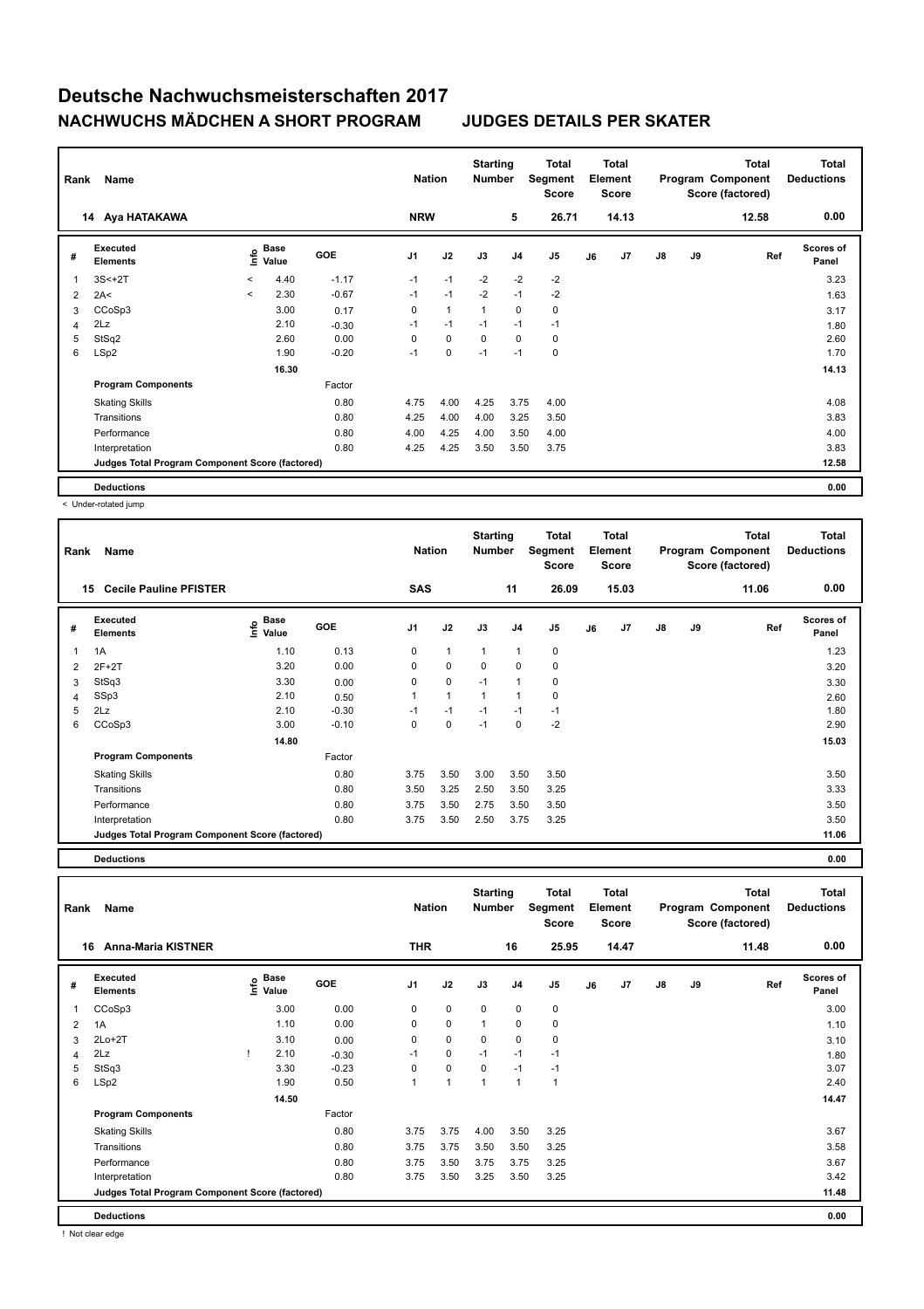|    | Name<br>Rank                                    |                                  |            |                |             | <b>Starting</b><br><b>Number</b> |                | Total<br>Segment<br>Score | Total<br>Element<br><b>Score</b> |       |               |    | <b>Total</b><br>Program Component<br>Score (factored) | <b>Total</b><br><b>Deductions</b> |
|----|-------------------------------------------------|----------------------------------|------------|----------------|-------------|----------------------------------|----------------|---------------------------|----------------------------------|-------|---------------|----|-------------------------------------------------------|-----------------------------------|
| 17 | <b>Aliona PANKRATOVA</b>                        |                                  |            | <b>SAS</b>     |             |                                  | $\overline{7}$ | 24.96                     |                                  | 13.70 |               |    | 11.26                                                 | 0.00                              |
| #  | Executed<br><b>Elements</b>                     | <b>Base</b><br>e Base<br>E Value | <b>GOE</b> | J <sub>1</sub> | J2          | J3                               | J <sub>4</sub> | J <sub>5</sub>            | J6                               | J7    | $\mathsf{J}8$ | J9 | Ref                                                   | <b>Scores of</b><br>Panel         |
|    | $2F+2T$                                         | 3.20                             | $-0.10$    | 0              | $-1$        | $-1$                             | 0              | 0                         |                                  |       |               |    |                                                       | 3.10                              |
| 2  | 2Lo                                             | 1.80                             | 0.00       | 0              | $\mathbf 0$ | $-1$                             | 0              | 0                         |                                  |       |               |    |                                                       | 1.80                              |
| 3  | CCoSp3                                          | 3.00                             | 0.33       | 1              | $\mathbf 0$ | $\overline{1}$                   | $\overline{1}$ | 0                         |                                  |       |               |    |                                                       | 3.33                              |
| 4  | StSq1                                           | 1.80                             | 0.00       | 0              | 0           | $-1$                             | 0              | 0                         |                                  |       |               |    |                                                       | 1.80                              |
| 5  | 1A                                              | 1.10                             | 0.00       | 0              | 0           | 0                                | $\overline{1}$ | 0                         |                                  |       |               |    |                                                       | 1.10                              |
| 6  | LSp3                                            | 2.40                             | 0.17       | 1              | $\mathbf 0$ | 0                                | $\overline{1}$ | 0                         |                                  |       |               |    |                                                       | 2.57                              |
|    |                                                 | 13.30                            |            |                |             |                                  |                |                           |                                  |       |               |    |                                                       | 13.70                             |
|    | <b>Program Components</b>                       |                                  | Factor     |                |             |                                  |                |                           |                                  |       |               |    |                                                       |                                   |
|    | <b>Skating Skills</b>                           |                                  | 0.80       | 4.25           | 3.50        | 3.50                             | 3.50           | 3.50                      |                                  |       |               |    |                                                       | 3.50                              |
|    | Transitions                                     |                                  | 0.80       | 4.00           | 3.75        | 3.25                             | 3.50           | 3.25                      |                                  |       |               |    |                                                       | 3.50                              |
|    | Performance                                     |                                  | 0.80       | 4.25           | 3.50        | 3.25                             | 3.75           | 3.50                      |                                  |       |               |    |                                                       | 3.58                              |
|    | Interpretation                                  |                                  | 0.80       | 4.25           | 3.50        | 3.00                             | 3.75           | 3.25                      |                                  |       |               |    |                                                       | 3.50                              |
|    | Judges Total Program Component Score (factored) |                                  |            |                |             |                                  |                |                           |                                  |       |               |    |                                                       | 11.26                             |
|    | <b>Deductions</b>                               |                                  |            |                |             |                                  |                |                           |                                  |       |               |    |                                                       | 0.00                              |

|              | Name<br>Rank                                    |  |                           |         |                |              | <b>Starting</b><br><b>Number</b> |                | <b>Total</b><br>Segment<br><b>Score</b> | Total<br>Element<br><b>Score</b> |       |               |    | <b>Total</b><br>Program Component<br>Score (factored) | <b>Total</b><br><b>Deductions</b> |
|--------------|-------------------------------------------------|--|---------------------------|---------|----------------|--------------|----------------------------------|----------------|-----------------------------------------|----------------------------------|-------|---------------|----|-------------------------------------------------------|-----------------------------------|
|              | Senta BÖHLKE<br>18                              |  |                           |         | <b>SAS</b>     |              |                                  | 17             | 24.63                                   |                                  | 12.97 |               |    | 11.66                                                 | 0.00                              |
| #            | Executed<br><b>Elements</b>                     |  | Base<br>o Base<br>E Value | GOE     | J <sub>1</sub> | J2           | J3                               | J4             | J5                                      | J6                               | J7    | $\mathsf{J}8$ | J9 | Ref                                                   | <b>Scores of</b><br>Panel         |
| $\mathbf{1}$ | 1A                                              |  | 1.10                      | 0.07    | 0              | $\mathbf{1}$ | 0                                | $\overline{1}$ | 0                                       |                                  |       |               |    |                                                       | 1.17                              |
| 2            | $2Lz+2T$                                        |  | 3.40                      | $-0.20$ | $-1$           | $-1$         | 1                                | 0              | $-1$                                    |                                  |       |               |    |                                                       | 3.20                              |
| 3            | CCoSp3V                                         |  | 2.50                      | $-0.10$ | 0              | 0            | $-1$                             | 0              | $-1$                                    |                                  |       |               |    |                                                       | 2.40                              |
| 4            | StSq2                                           |  | 2.60                      | 0.00    | 0              | $\mathbf 0$  | $-1$                             | 0              | $\pmb{0}$                               |                                  |       |               |    |                                                       | 2.60                              |
| 5            | 2F                                              |  | 1.90                      | 0.00    | 0              | $\mathbf 0$  | 0                                | $\overline{1}$ | 0                                       |                                  |       |               |    |                                                       | 1.90                              |
| 6            | LSp2                                            |  | 1.90                      | $-0.20$ | 0              | $-1$         | $-1$                             | -1             | $-1$                                    |                                  |       |               |    |                                                       | 1.70                              |
|              |                                                 |  | 13.40                     |         |                |              |                                  |                |                                         |                                  |       |               |    |                                                       | 12.97                             |
|              | <b>Program Components</b>                       |  |                           | Factor  |                |              |                                  |                |                                         |                                  |       |               |    |                                                       |                                   |
|              | <b>Skating Skills</b>                           |  |                           | 0.80    | 4.00           | 3.75         | 3.50                             | 3.75           | 3.50                                    |                                  |       |               |    |                                                       | 3.67                              |
|              | Transitions                                     |  |                           | 0.80    | 3.75           | 4.00         | 3.25                             | 3.75           | 3.25                                    |                                  |       |               |    |                                                       | 3.58                              |
|              | Performance                                     |  |                           | 0.80    | 4.00           | 4.00         | 3.25                             | 4.00           | 3.25                                    |                                  |       |               |    |                                                       | 3.75                              |
|              | Interpretation                                  |  |                           | 0.80    | 3.75           | 3.75         | 3.00                             | 4.00           | 3.25                                    |                                  |       |               |    |                                                       | 3.58                              |
|              | Judges Total Program Component Score (factored) |  |                           |         |                |              |                                  |                |                                         |                                  |       |               |    |                                                       | 11.66                             |
|              | <b>Deductions</b>                               |  |                           |         |                |              |                                  |                |                                         |                                  |       |               |    |                                                       | 0.00                              |

! Not clear edge

|                | Name<br>Rank                                    |                              |        |                          |                | <b>Starting</b><br><b>Number</b> |                | Total<br>Segment<br><b>Score</b> |    | <b>Total</b><br>Element<br><b>Score</b> |               |    | <b>Total</b><br>Program Component<br>Score (factored) | Total<br><b>Deductions</b> |
|----------------|-------------------------------------------------|------------------------------|--------|--------------------------|----------------|----------------------------------|----------------|----------------------------------|----|-----------------------------------------|---------------|----|-------------------------------------------------------|----------------------------|
|                | <b>Mariella LANGE</b><br>19                     |                              |        | SAS                      |                |                                  | 19             | 24.12                            |    | 12.20                                   |               |    | 11.92                                                 | 0.00                       |
| #              | Executed<br><b>Elements</b>                     | <b>Base</b><br>١nf٥<br>Value | GOE    | J1                       | J2             | J3                               | J <sub>4</sub> | J <sub>5</sub>                   | J6 | J7                                      | $\mathsf{J}8$ | J9 | Ref                                                   | Scores of<br>Panel         |
| $\overline{1}$ | 1A                                              | 1.10                         | 0.20   | 0                        | $\mathbf{1}$   | $\mathbf{1}$                     | 1              | $\overline{1}$                   |    |                                         |               |    |                                                       | 1.30                       |
| 2              | $2Lo+2Lo$                                       | 3.60                         | 0.10   | 0                        | $\mathbf 0$    | $\mathbf{1}$                     | 1              | 0                                |    |                                         |               |    |                                                       | 3.70                       |
| 3              | LSp2                                            | 1.90                         | 0.50   | 0                        | $\mathbf{1}$   | $\mathbf{1}$                     | 1              | $\overline{1}$                   |    |                                         |               |    |                                                       | 2.40                       |
| 4              | $1\text{Lz}^*$                                  | $\star$<br>0.00              | 0.00   | $\overline{\phantom{a}}$ | $\overline{a}$ |                                  |                | ٠                                |    |                                         |               |    |                                                       | 0.00                       |
| 5              | StSq1                                           | 1.80                         | 0.00   | 0                        | 0              | 0                                | 0              | 0                                |    |                                         |               |    |                                                       | 1.80                       |
| 6              | CCoSp3                                          | 3.00                         | 0.00   | 0                        | $\mathbf 0$    | 0                                | 0              | $-1$                             |    |                                         |               |    |                                                       | 3.00                       |
|                |                                                 | 11.40                        |        |                          |                |                                  |                |                                  |    |                                         |               |    |                                                       | 12.20                      |
|                | <b>Program Components</b>                       |                              | Factor |                          |                |                                  |                |                                  |    |                                         |               |    |                                                       |                            |
|                | <b>Skating Skills</b>                           |                              | 0.80   | 4.00                     | 3.75           | 4.00                             | 3.75           | 3.25                             |    |                                         |               |    |                                                       | 3.83                       |
|                | Transitions                                     |                              | 0.80   | 3.75                     | 3.75           | 3.50                             | 3.50           | 3.25                             |    |                                         |               |    |                                                       | 3.58                       |
|                | Performance                                     |                              | 0.80   | 4.00                     | 3.50           | 4.00                             | 3.75           | 3.25                             |    |                                         |               |    |                                                       | 3.75                       |
|                | Interpretation                                  |                              | 0.80   | 3.75                     | 3.75           | 3.75                             | 3.75           | 3.25                             |    |                                         |               |    |                                                       | 3.75                       |
|                | Judges Total Program Component Score (factored) |                              |        |                          |                |                                  |                |                                  |    |                                         |               |    |                                                       | 11.92                      |
|                | <b>Deductions</b>                               |                              |        |                          |                |                                  |                |                                  |    |                                         |               |    |                                                       | 0.00                       |

\* Invalid element